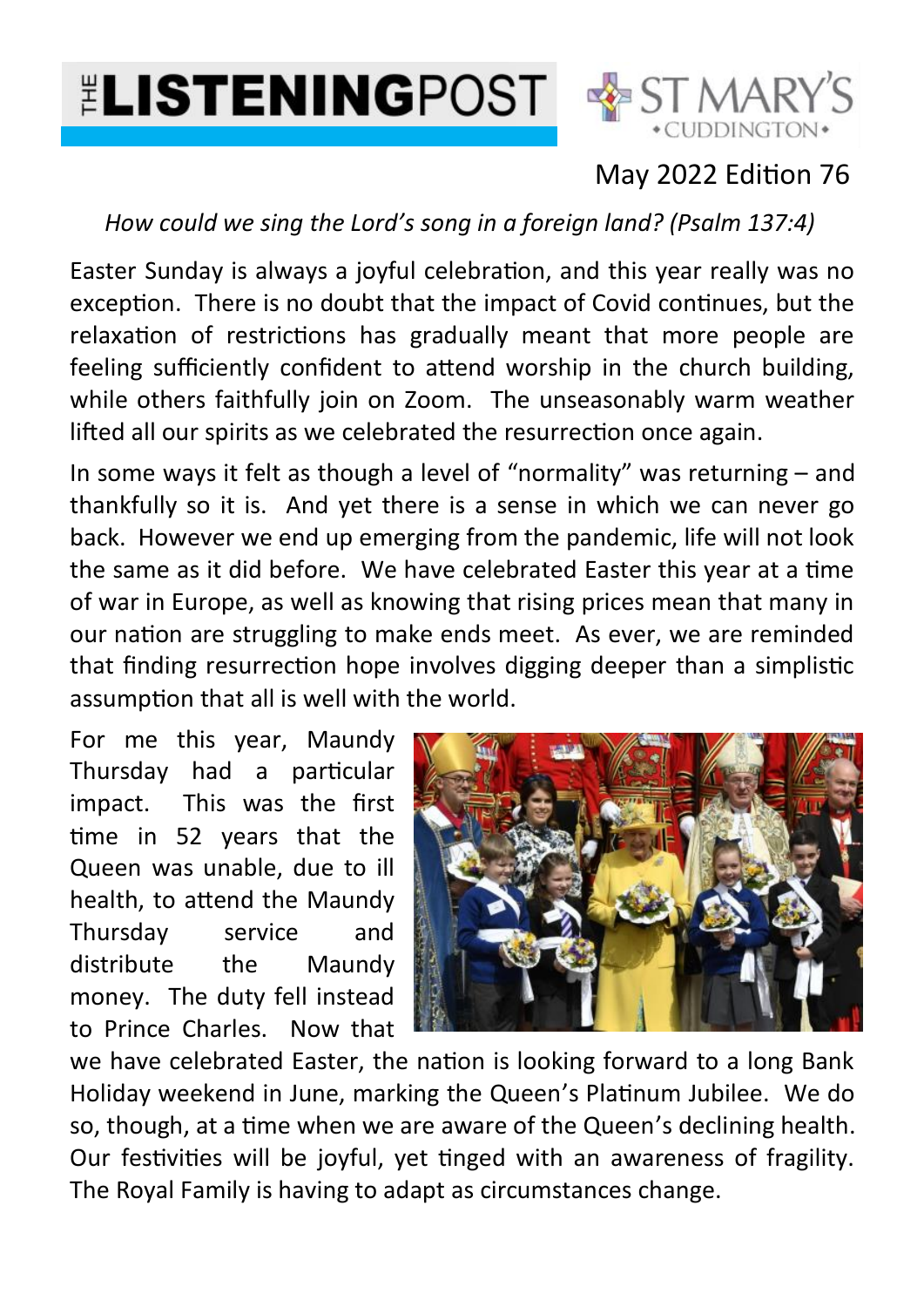Of course this isn't the first time that we have seen the Royal Family having to move with the times. The Queen has seen each of her children face various challenges including broken relationships, and it is fair to say that the death of the Princess of Wales was a particular moment of crisis. As is so often the case in life, there has been no blueprint, and we have watched the Queen and Royal Family as both individuals and institution navigate their way through changing times.

And so it is for the Church, too. As we emerge from the pandemic we face a situation that is different from any we have experienced before – and we are still trying to make sense of it. People's experiences of lockdown have been very different and as we return to life as a community, we do so changed and with slightly altered expectations, hopes and fears. We await what the future will hold.

Which brings me back to Maundy Thursday. Many of you will know that on Maundy Thursday the clergy gather at Guildford Cathedral for the Chrism Mass, where the oils to be used in church for the coming year are blessed, and the clergy renew their ordination vows. Then, in the evening, we gather in church to receive the oils, remember the Last Supper in a service of Holy Communion, wash feet, and hold vigil. The significance of this day struck me forcibly this year. The annual renewal of my ordination vows is always something I value. Whatever the year has held, and however I am feeling about my worthiness for ministry at that particular moment, re-committing myself to serve in this way is a reminder of the privilege of this calling.



There is something especially powerful about the evening service on Maundy Thursday. If you look at the vestments and hangings, there is almost something incongruous. From the purple of Lent, we move to the red of Palm Sunday and Holy Week, yet on Maundy Thursday we celebrate with white hangings, and the Gloria is sung for the first time since Lent began. It is as though the joy of Easter begins early, only to be stopped in its tracks. This happens as the Gospel of the Watch is read and the church is stripped bare in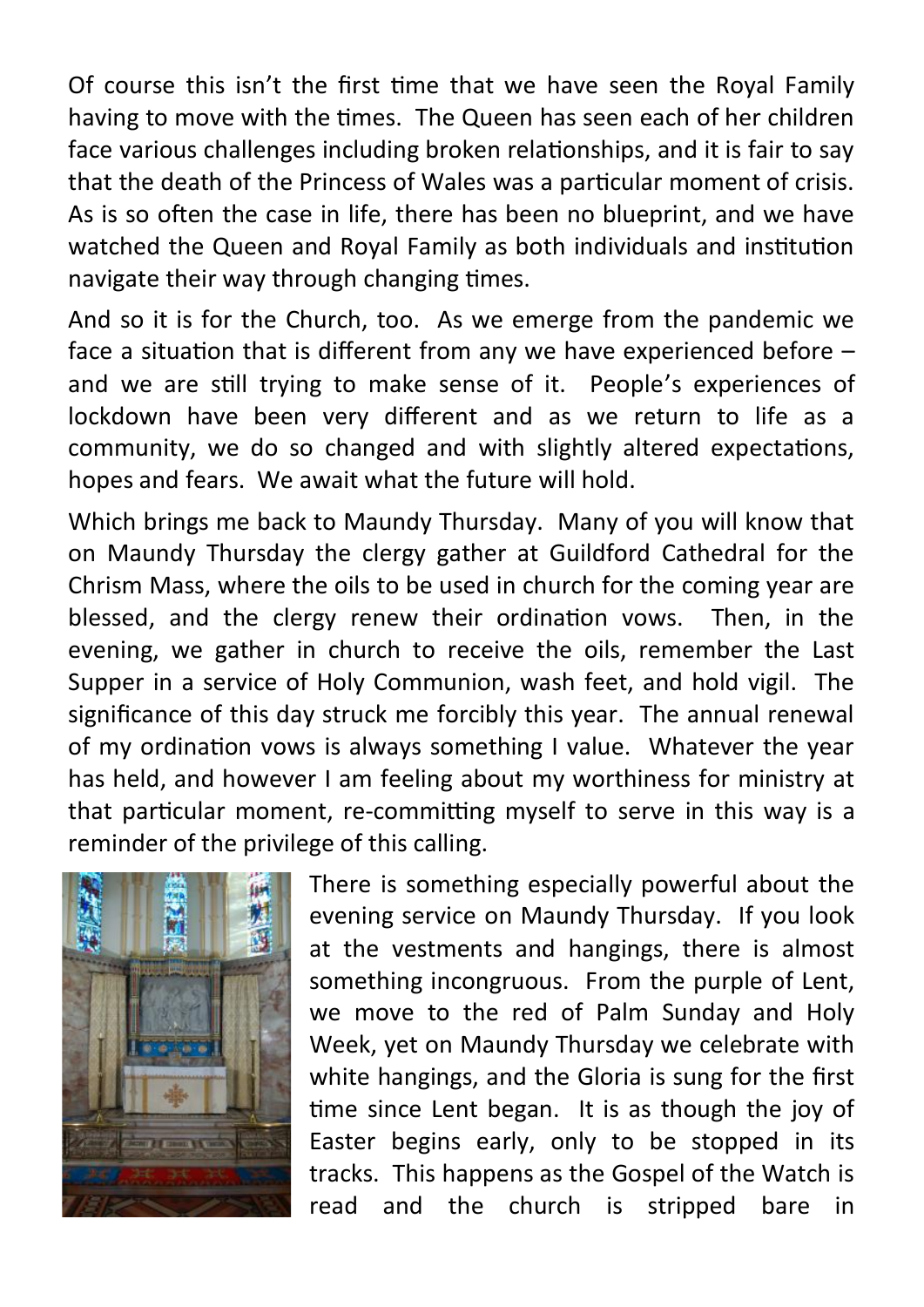preparation for Good Friday.

It strikes me that this incongruity is rather apt for life as we experience it. Joy and sorrow are rarely as separate as we might like to think. Times of despair can follow moments of celebration. And what holds us through it all is Christ – present in this service in the bread and wine. And, just as importantly, showing us in this service that we must serve one another, and telling us that we must love one another.

I wonder whether this service might help us symbolically as we look ahead to the coming year. Uncertainty continues to be a part of our lives. While we do appear to be emerging from the pandemic, we find that some things are familiar, and others have changed. Congregations were declining before the pandemic, and that trend certainly has not been reversed. The future is going to look different, even if we don't yet know in what ways. In my report in the Annual Report, I spoke about discovering afresh how to sing the Lord's song in a foreign land.

Individually and as a community, we are finding our feet once again, and that will take some navigation. In order to navigate effectively, we need the right tools. In the Anglican tradition, we rely on scripture, reason and tradition for our insights. This might sound a little grand, but that is where the service of Maundy Thursday helps. It is a reminder of our foundations. That we are called to love one another; that we are called to serve one another; and that we are called to keep our eyes fixed firmly on Jesus.

Generation by generation this can look different. Those of you who keep track of Church of England matters will know that on an institutional level people are considering how best to secure the future of worshipping communities across the country. Likewise locally, we continue to seek to draw our ideas into such things as Church Development Plans, not because we are excited by documentation, but because we know that the world does not stand still, and we need to be ready to meet the various challenges and opportunities that come along. And all of this must take place with our eyes fixed firmly on God. Listening to one another. Respecting one another's perspectives. Loving one another.

I expect that we will all be interested to get involved as we return to our plans for the coming year, seeking to explore where God is calling us at